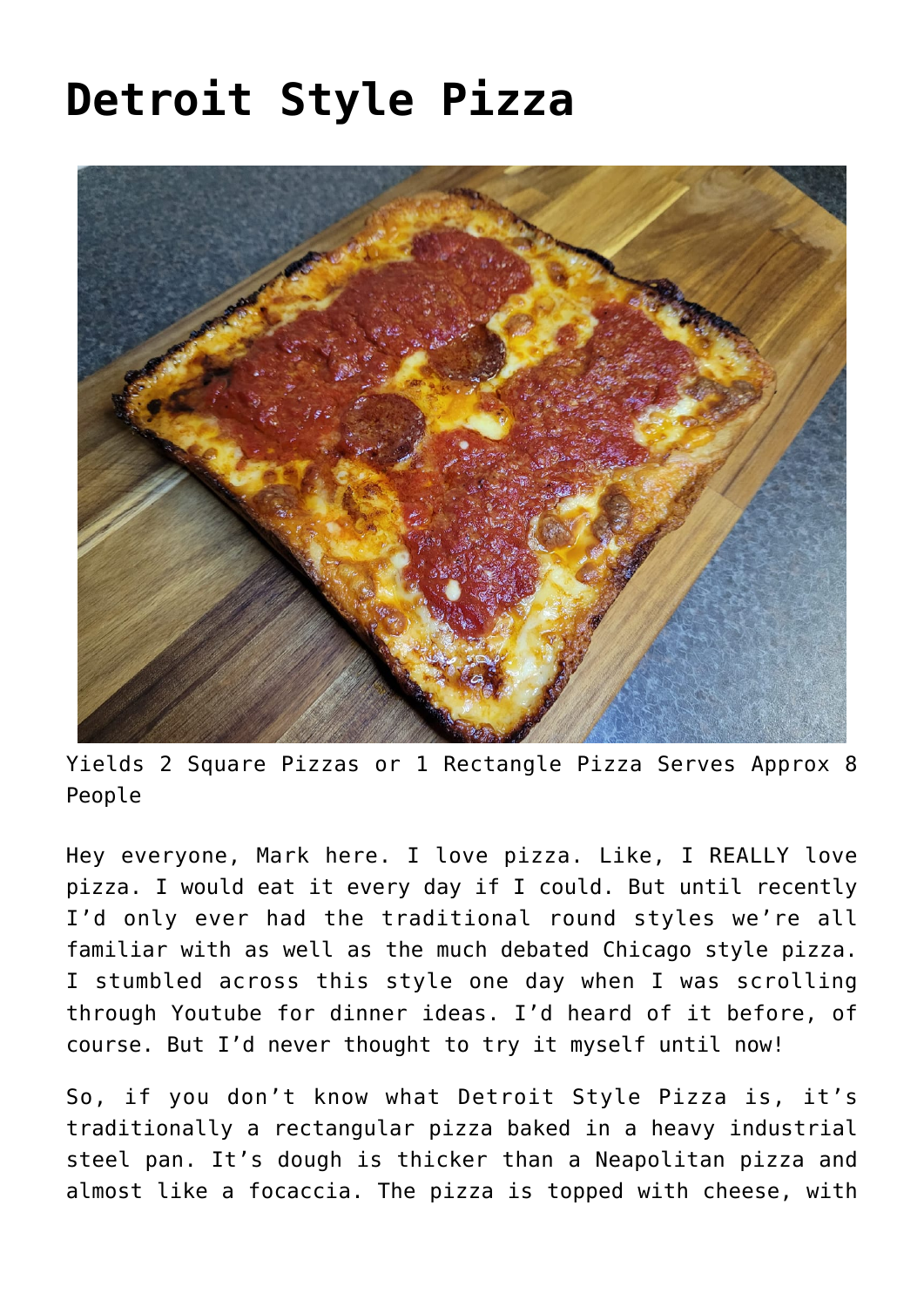toppings and sauce on top. The cheese goes all the way to the edges and as the pizza bakes, the oils from the cheese fry the dough and the cheese gets extremely well cooked. This pizza is very decadent and should be enjoyed as a treat.

I didn't have a pan big enough, so I used two square cake pans. They may not have been steel, but these pizzas were incredible.

Anyway, enough waffling!

# **Ingredients:**

### **For the dough:**

- 237ml water
- 7g yeast
- 1tsp sugar
- 3tsp olive oil
- 1tsp salt
- 310g 00 flour (plain flour will work, don't worry)

#### **For the sauce:**

- 790g tin of finely chopped tomatoes
- 50g tomato paste
- 7g salt
- 10g sugar
- 1tsp dried basil
- 1tsp oregano
- 0.5tsp chilli flakes (that's 0.5…. not 5!)
- 2 garlic cloves, crushed
- 2tbsp olive oil
- Cheese of your choice, diced into 1cm (ish) cubes. We used cheddar, mozzarella and havarti
- Optional toppings like pepperoni etc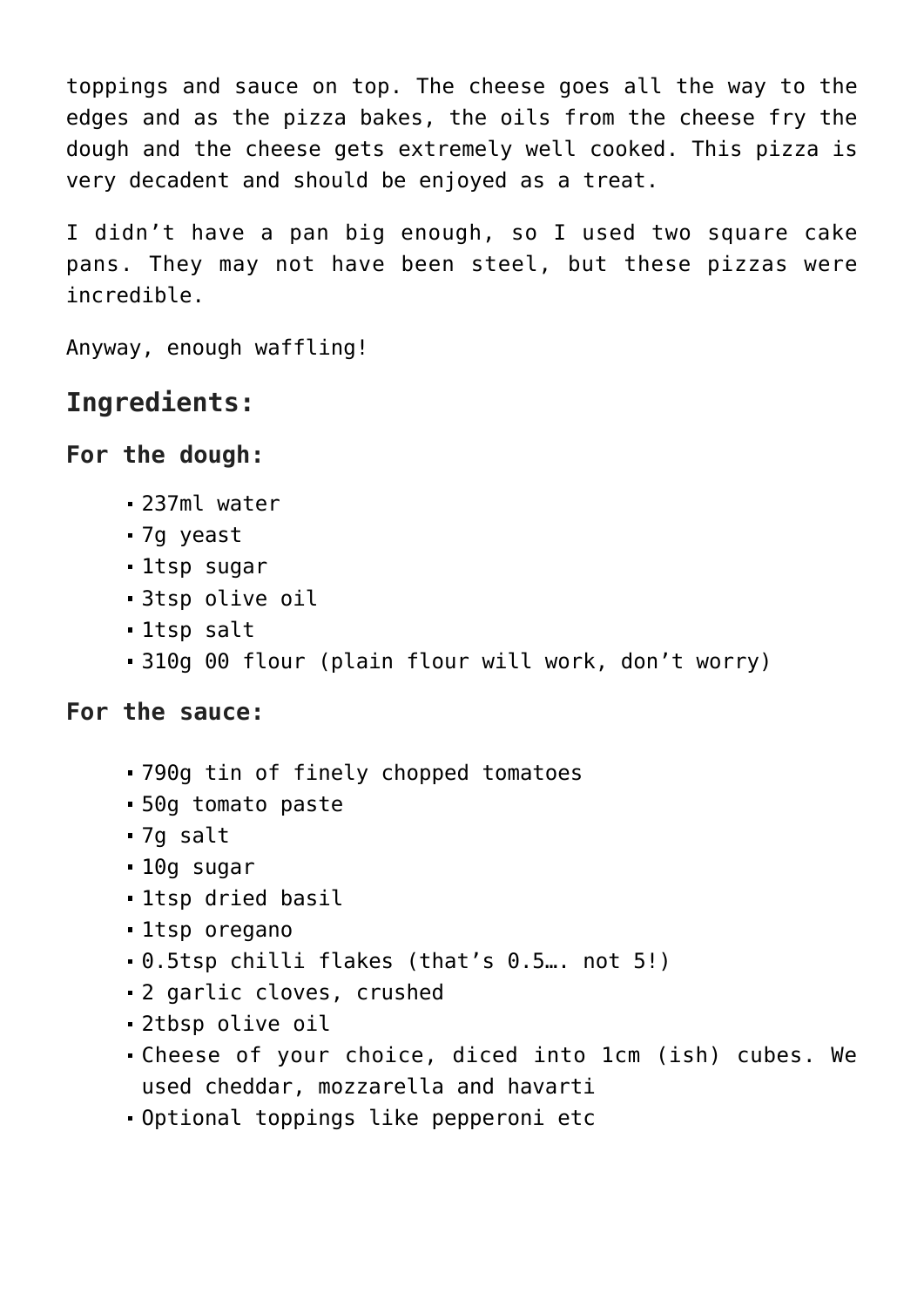# **Method:**

# **Dough:**

- 1. Pour warm water into the bowl of stand mixer; mix in yeast and sugar and let dissolve. Add 2 teaspoons olive oil, salt, and bread flour. Knead mixture together with a dough hook attachment until dough is very smooth, soft, and elastic.
- 2. Place dough into a bowl and coat the ball with remaining olive oil. Allow to rise until doubled in size, around 60 to 90 minutes
- 3. Once dough has risen, turn out into a large, oiled baking tin (10 inch by 14 inch is the official size, we used 2 7×7 inch)
- 4. Gently press the dough out so it completely covers the the bottom of the tin. Place in a warm spot for around 30 minutes while we do the sauce.

#### **Sauce:**

- 1. Pour 2tbs olive oil and crushed garlic into a large sauce pan and turn on to medium. Allow garlic to soften slightly.
- 2. Add tin of tomatoes, oregano, basil, chilli flakes, salt and sugar
- 3. Stir and allow to reduce on low for around 30 minutes

## **Assembling the pizza:**

- 1. Grab the tin with your pizza dough and grab as much cheese as you want and scatter it across the dough. Making sure it goes right to the edges; little to no edge crust should be visible.
- 2. Add your optional toppings such as pepperoni, shredded chicken, etc.
- 3. Ladle 2 3 stripes of pizza sauce across the length of the pizza. See photo for reference.
- 4. Optionally grate on some parmesan